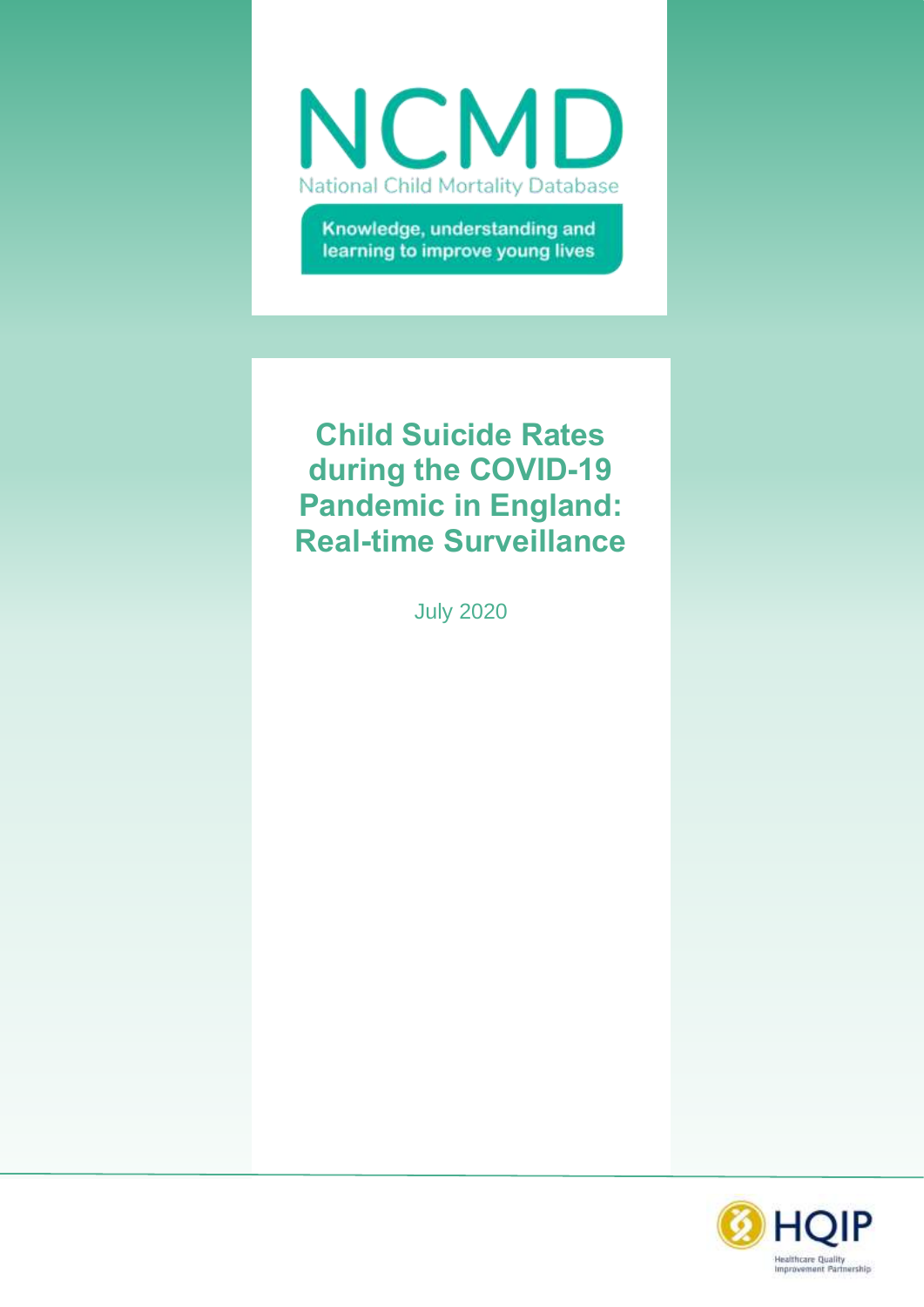#### Authors

David Odd MD<sup>1,2</sup>, Vicky Sleap BSc<sup>2</sup>, Louis Appleby MD<sup>3</sup>§, David Gunnell DSc<sup>4</sup>§, Karen Luyt PhD<sup>2</sup>§ 1. School of Medicine, Division of Population Medicine, University of Cardiff, UK 2. National Child Mortality Database, Bristol Medical School, University of Bristol, St Michael's Hospital, Southwell Street, Bristol, UK 3. Division of Psychology & Mental Health, University of Manchester, UK 4. National Institute for Health Research, Biomedical Research Centre, University Hospitals Bristol NHS Foundation Trust and University of Bristol, Bristol, UK

§ All three of these authors provided equal contribution.

#### Contact us

National Child Mortality Database (NCMD) Programme Level D, St Michael's Hospital, Southwell Street, Bristol BS2 8EG

- Email: [ncmd-programme@bristol.ac.uk](mailto:ncmd-programme@bristol.ac.uk)
- Visit us our website: [www.ncmd.info](http://www.ncmd.info/)
- Follow us on Twitter: [@NCMD\\_England](https://twitter.com/ncmd_england)

#### Acknowledgements

The National Child Mortality Database (NCMD) programme is commissioned by the Healthcare Quality Improvement Partnership (HQIP) as part of the National Clinical Audit and Patient Outcomes Programme (NCAPOP). HQIP is led by a consortium of the Academy of Medical Royal Colleges, the Royal College of Nursing, and National Voices. Its aim is to promote quality improvement in patient outcomes. HQIP holds the contract to commission, manage and develop the National Clinical Audit and Patient Outcomes Programme (NCAPOP), comprising around 40 projects covering care provided to people with a wide range of medical, surgical and mental health conditions. NCAPOP is funded by NHS England, the Welsh Government and, with some individual projects, other devolved administrations and crown dependencies [\(www.hqip.org.uk/national-programmes\)](http://www.hqip.org.uk/national-programmes). David Gunnell is supported by the NIHR Biomedical Research Centre at University Hospitals Bristol NHS Foundation Trust and the University of Bristol, England. The views expressed in this publication are those of the author(s) and not necessarily those of the NHS, the National Institute for Health Research or the Department of Health and Social Care.

The NCMD legal basis to collect confidential and personal level data under the Common Law Duty of Confidentiality has been established through the Children Act 2004 Sections M - N, Working Together to Safeguard Children 2018 [\(https://consult.education.gov.uk/child-protection-safeguarding-and](https://consult.education.gov.uk/child-protection-safeguarding-and-family-law/working-together-to-safeguard-children-revisions-t/supporting_documents/Working%20Together%20to%20Safeguard%20Children.pdf)[family-law/working-together-to-safeguard-children-revisions-](https://consult.education.gov.uk/child-protection-safeguarding-and-family-law/working-together-to-safeguard-children-revisions-t/supporting_documents/Working%20Together%20to%20Safeguard%20Children.pdf)

[t/supporting\\_documents/Working%20Together%20to%20Safeguard%20Children.pdf\)](https://consult.education.gov.uk/child-protection-safeguarding-and-family-law/working-together-to-safeguard-children-revisions-t/supporting_documents/Working%20Together%20to%20Safeguard%20Children.pdf) and associated Child Death Review Statutory & Operational Guidance

[\(https://assets.publishing.service.gov.uk/government/uploads/system/uploads/attachment\\_data/file/85](https://assets.publishing.service.gov.uk/government/uploads/system/uploads/attachment_data/file/859302/child-death-review-statutory-and-operational-guidance-england.pdf) [9302/child-death-review-statutory-and-operational-guidance-england.pdf\)](https://assets.publishing.service.gov.uk/government/uploads/system/uploads/attachment_data/file/859302/child-death-review-statutory-and-operational-guidance-england.pdf).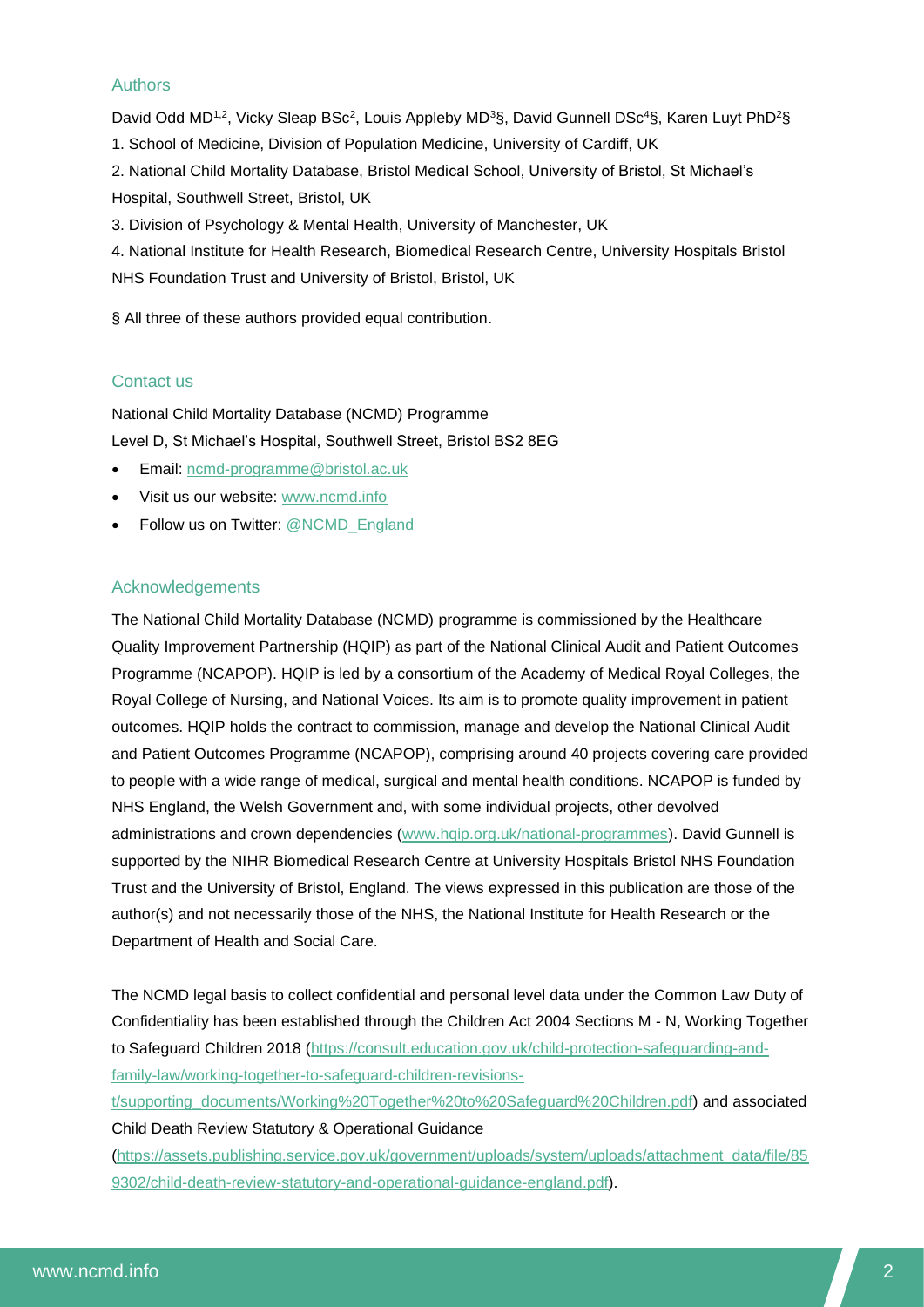The NCMD legal basis to collect personal data under the General Data Protection Regulation (GDPR) without consent is defined by GDPR Articles 6 (e) Public task and 9 (h) Health or social care (with a basis in law).

Supported by: The NCMD team (Tom Williams, Kate Hayter, Sylvia Stoianova, Lacia Ashman and Peter Fleming).

Statistical advice from Professor Chris Metcalfe (University of Bristol).

Peer review by Professor Ann John and Professor Keith Hawton.

We thank all Child Death Overview Panels (CDOPs) who submitted data for the purposes of this report and all child death review professionals for submitting data and providing additional information when asked.

We also thank NCMD's partners:

















© 2020 Healthcare Quality Improvement Partnership (HQIP)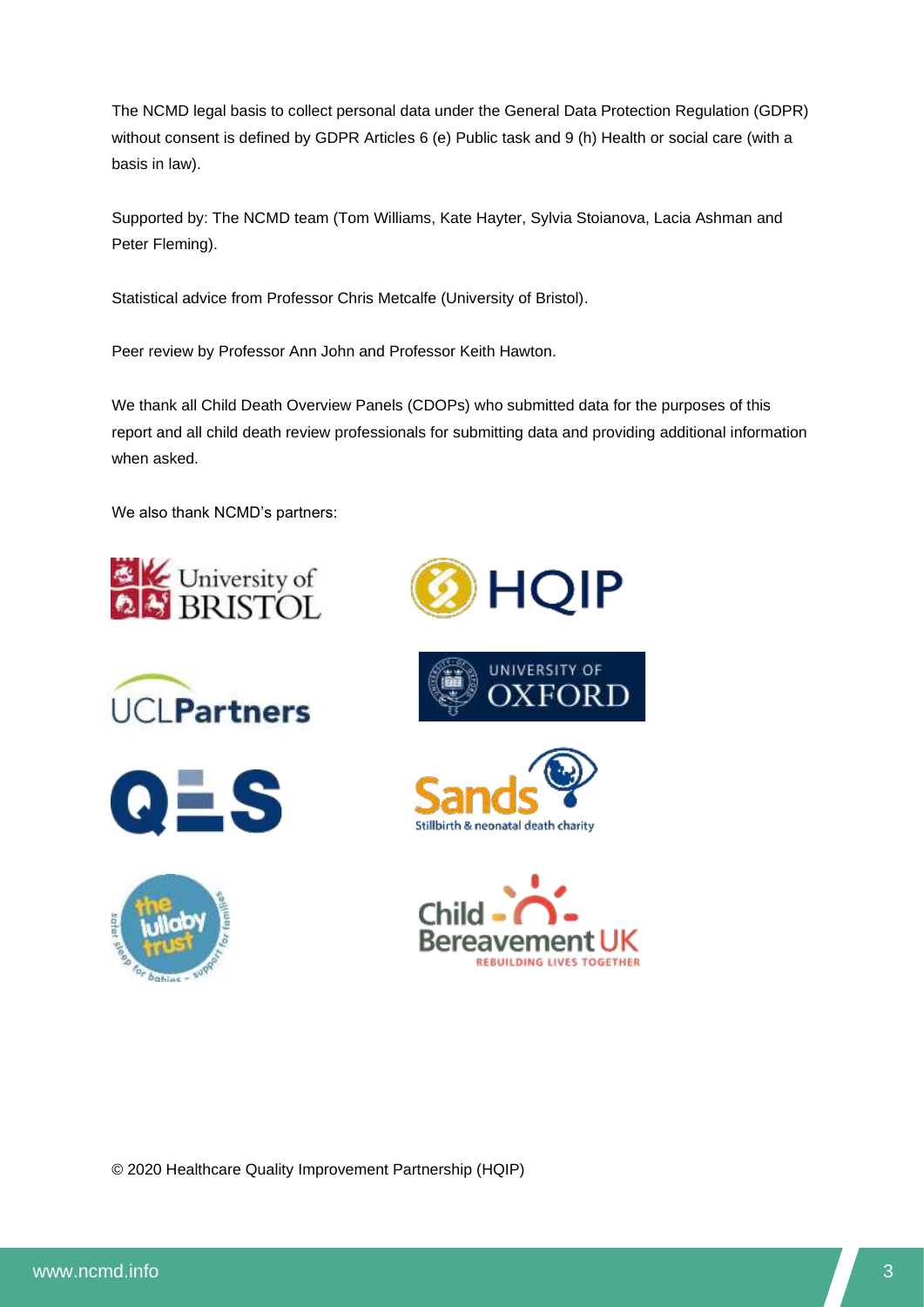# **Table of contents**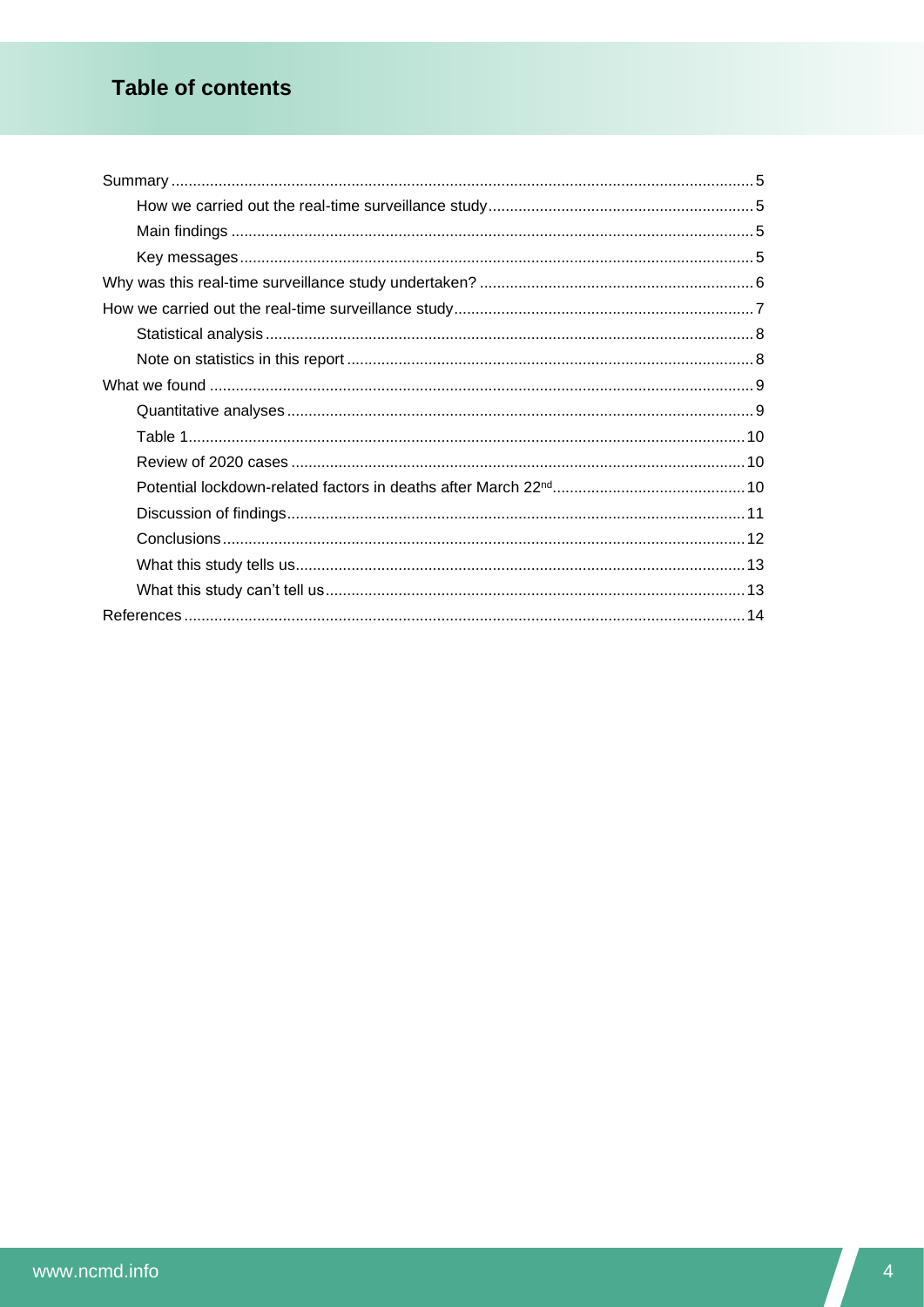#### <span id="page-4-1"></span><span id="page-4-0"></span>How we carried out the real-time surveillance study

The National Child Mortality Database (NCMD) responded to the pandemic by accelerating its notification and analysis service to develop a real-time surveillance system. This report describes findings from that system relating to death by suicide. We recognise that the death of each child is a devastating loss that profoundly affects bereaved parents as well as siblings, grandparents, extended family, friends and professionals. No two suicide deaths are the same, but by pooling information across all notifications, we aimed to identify any changes in incidence and common risk factors.

Likely suicides occurring between 1<sup>st</sup> January 2020 and 17<sup>th</sup> May 2020 were identified from NCMD records. Rates pre and during lockdown (from 23rd March 2020) were compared using negative binomial regression models. A second comparison was made between deaths occurring between 1<sup>st</sup> April to 17<sup>th</sup> May in 2019 and 2020 characteristics of cases pre- and post-lockdown were compared.

The findings in this report are based on small numbers of deaths and are therefore inconclusive. However, following discussions with NHSE, and in view of widespread concerns about the impact of the pandemic and measures to control its spread on children's mental health and wellbeing, we agreed to make these findings available in a summary report.

#### <span id="page-4-2"></span>Main findings

In 2020, during the 82 days before lockdown, there were 26 likely child suicides and a further 25 in the first 56 days of lockdown (Rate ratio (RR) 1·41 (95% CI 0·80-2·46), p=0·230), and the proportion of cases under 15 years of age appeared higher (28·0% vs 11·5%, p=0·173), but these differences did not reach statistical significance. In a similar proportion of pre-lockdown (33%) and post-lockdown (36%) cases, the child or young person was currently in contact with mental health or social care services. A diagnosis of Autism Spectrum Disorder (ASD) or Attention Deficit Hyperactivity Disorder (ADHD) had been recorded in six (25%) pre-lockdown and in six (24%) post-lockdown. Comparing 2020 with 2019 gave similar results. In 12 (48%) of the 25 post-lockdown deaths, factors related to Covid-19 or lockdown were thought to have contributed to the deaths.

#### <span id="page-4-3"></span>Key messages

There is a concerning signal that child suicide deaths may have increased during the first 56 days of lockdown, but risk remains low and numbers are too small to reach definitive conclusions. Amongst the likely suicide deaths reported after lockdown, restriction to education and other activities, disruption to care and support services, tensions at home and isolation appeared to be contributing factors. Previous research has highlighted suicide risk in people with autism. We found a quarter of individuals both pre and post lockdown had ASD or ADHD. Although the finding of increased risk is unconfirmed statistically, clinicians and services should be aware of the possible increase and the need for vigilance and support.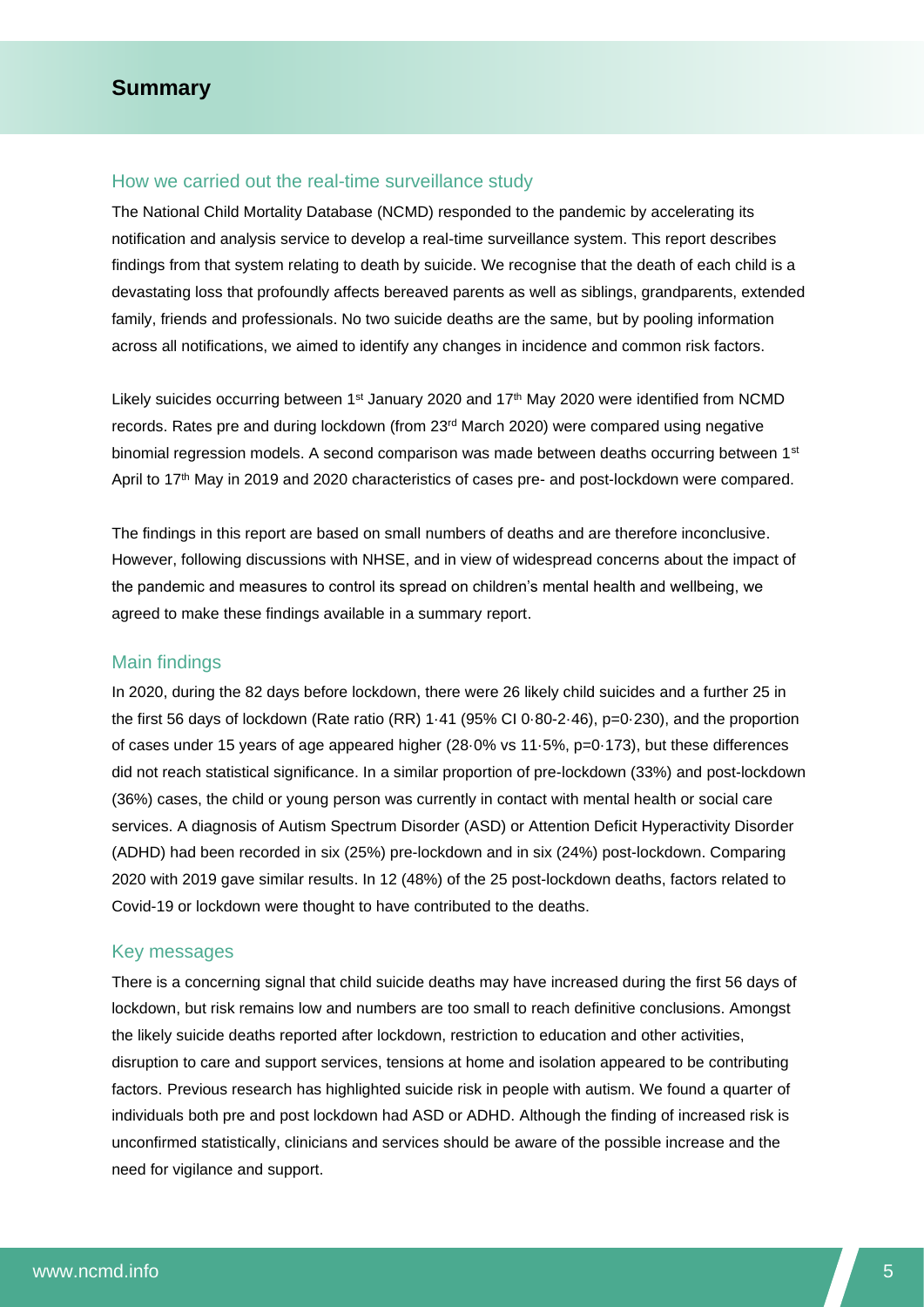# <span id="page-5-0"></span>**Why was this real-time surveillance study undertaken?**

The COVID-19 pandemic is one of the biggest global challenges faced in our lifetime. The speed with which the virus has spread and the direct and indirect impact it has had on the everyday lives of people all over the world, as a result of the public health measures put in place to contain its spread, is unprecedented. In England alone, by the  $17<sup>th</sup>$  of May, over 145,000 people had tested positive for COVID-19, and over 34,000 COVID related deaths had been identified.<sup>1</sup>

There is concern about the impact of the COVID pandemic, and the physical distancing measures taken to control its spread, on the mental health and wellbeing of children and young people and, as a result, about the possibility of a rise in suicide.<sup>2,3</sup> Suicide rates in children are low compared to other demographic groups but the rate in the under 20s has been rising in England and Wales since around 2010.<sup>4</sup> Young people in their late teens also have the highest rate of non-fatal self-harm, a key suicide risk factor, and this rate appears to have risen in recent years. <sup>5</sup> Children and young people are therefore seen as a high priority for suicide prevention in the UK and many other countries. Multiple factors contribute to an individual's risk of suicide.<sup>6</sup> Additional stressors during the pandemic may include fears that a family member or oneself will develop COVID-19, the impact of bereavement, isolation, loneliness and loss of social supports, disruptions to care and support and fears about accessing it, school closure and exam disruption, and exposure to domestic violence and family tensions. 3

Public health responses to COVID-19 need to balance interventions to control the spread of the disease against the unwanted impacts that such interventions may have on population health, arising, for example, from school closures, loss of independence and challenges accessing health and social services. This balance will vary as COVID-19 incidence changes over time.

Surveillance of suicide rates is a potentially important approach to identifying any adverse impacts of COVID-19 and the public health measures to prevent its spread on population mental health. 2 However nationally reported suicide rates in England are based on the confirmation of cause of death at coroners' inquests, with the average time between a likely suicide death occurring and completion of the inquest process around six months; making official statistics unsuitable as a means of providing immediate monitoring. <sup>7</sup> "Real-time" surveillance, by which likely suicide deaths are collated as soon as possible after they occur, provides a timely alternative. Deaths notified to NCMD provide an opportunity for the real-time surveillance of likely child suicides prior to legal determination at inquest.

We investigated trends in likely child (aged under 18 years) suicides in England from 1<sup>st</sup> January to 17<sup>th</sup> May 2020, a period including the initial eight week period of lockdown (23<sup>rd</sup> March to 17<sup>th</sup> May), after which lockdown restrictions began to be eased. The analysis is based on the opportunity for real-time surveillance offered by NCMD. 8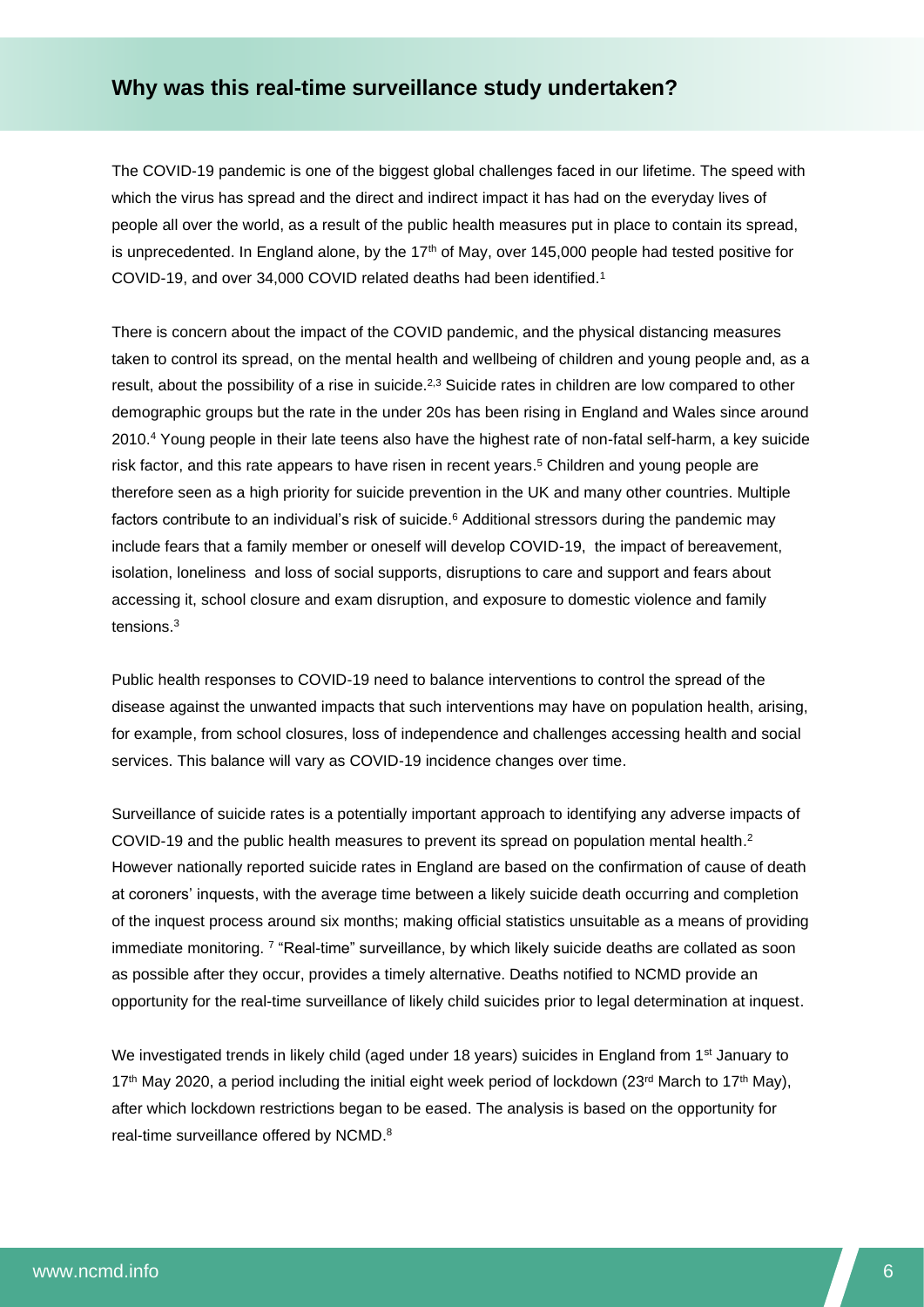# <span id="page-6-0"></span>**How we carried out the real-time surveillance study**

The NCMD collects data from the 58 Child Death Overview Panels (CDOPs) that review the deaths of all children who die before their 18<sup>th</sup> birthday in England.<sup>9</sup> There is a legal responsibility for CDOPs to notify NCMD of any death of someone aged under 18 years within 48 hours of it occurring, using an electronic system. The NCMD commenced data collection on 1st April 2019. NCMD notification data includes details on deaths referred to the coroner; such deaths do not appear in official statistics until after an inquest has occurred, often many months later.

The notification details provided for all deaths reported to the NCMD, from the 1<sup>st</sup> January 2020 to the 17<sup>th</sup> May 2020 were reviewed and categorised by four people (three paediatricians and one NCMD Manager with CDOP expertise) to identify likely suicide deaths. Where there was not full agreement, the cases were reviewed by each member of the team again. Cases where there was still disagreement were then reviewed by a researcher with expertise in suicide research (DG), blind to the date of death. In keeping with the approach used in previous research,<sup>10</sup> this final review categorised the likelihood that these deaths were by suicide as: high, moderate, low or unclear, based on all the available information.

The characteristics of the deaths categorised as highly or moderately likely to be by suicide and occurring before (1<sup>st</sup> January 2020-22<sup>nd</sup> March 2020) and during lockdown (23<sup>rd</sup> March – 17<sup>th</sup> May 2020) were compared. To take account of any possible seasonal differences in trends and risk factors,<sup>11</sup> notification data (only) were reviewed for a second comparison group of deaths, categorised in the same way, for the dates of 1<sup>st</sup> April 2019 to the 17<sup>th</sup> May 2019. NCMD began data collection on 1 April 2019, so information on deaths occurring prior to this were not available. Categorisation was performed in the same way as the 2020 data.

In addition to the information provided in the notification details field, additional data from the notification form were reviewed:

- Sex of individual (female, male, other (including not known))
- Ethnic Group (Asian or Asian British, Black or Black British, Mixed, Other, Unknown, White)
- Age at death
- Deprivation decile of the child's home address using the Index of Multiple Deprivation (IMD).<sup>12</sup> Decile of deprivation is calculated using 7 main domains (income, employment, education, health, crime, access to housing and services, and living environment) and is calculated from the child's postcode to a granularity of around 1500 people.
- Method of suicide, and
- Free text description (of varying detail) of circumstances surrounding the death (including, in some cases, information on apparent precipitants of the likely suicide, social environment, and history of contacts with services.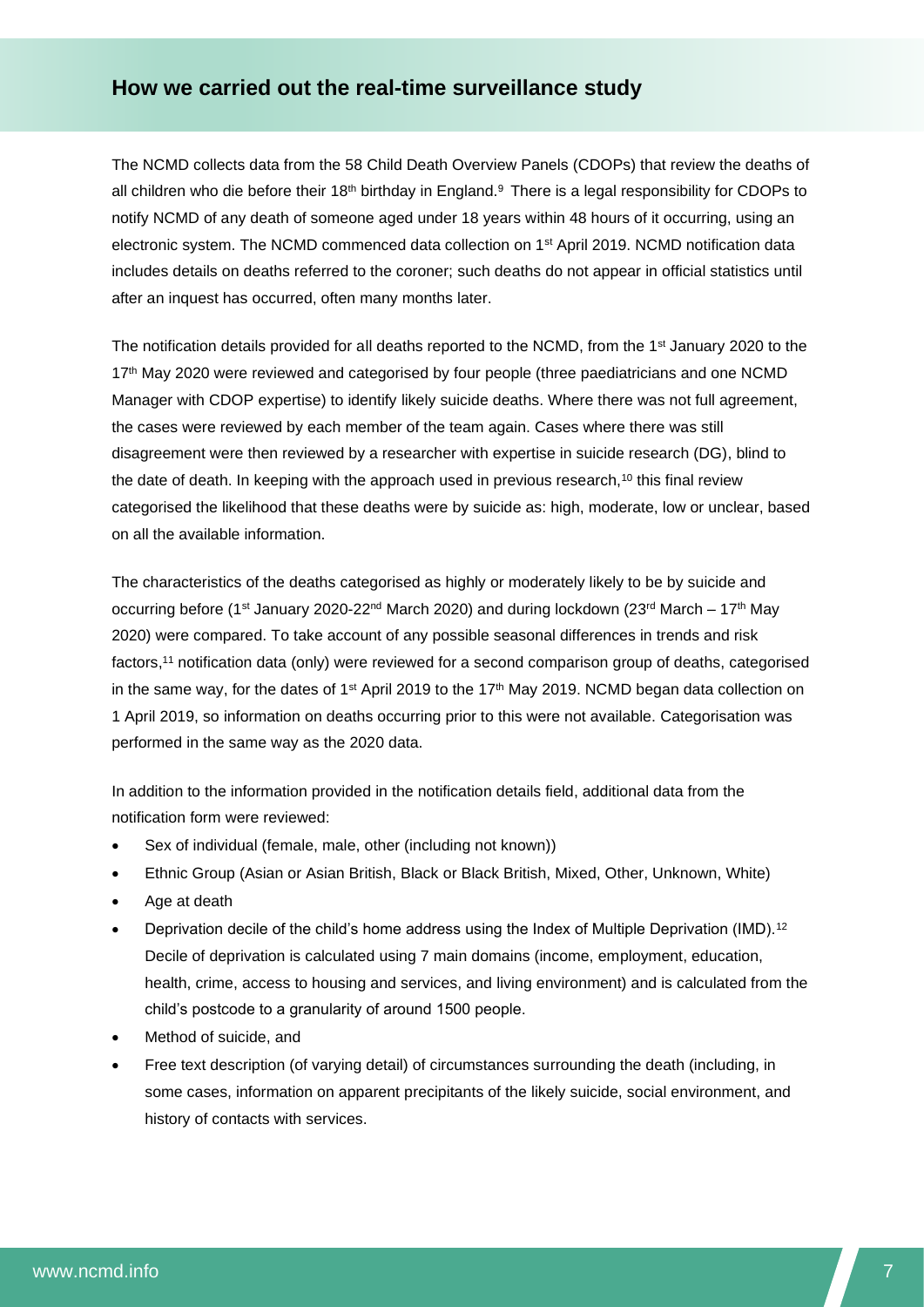For all deaths that occurred in 2020, a bespoke questionnaire was sent to each CDOP that had notified a likely suicide death to gather further information. Both the pre and post-lockdown questionnaires requested information about any history the individuals had of past or current contact with mental health or social services and related psychiatric diagnoses. In addition, the post-lockdown questionnaire also requested information on whether there was any evidence that lockdown and/or school closure contributed to the child's death and whether any difficulties had been identified in accessing mental health or social services during lockdown. Investigation of the deaths was at an early stage, so information provided in the questionnaires was preliminary and only partially complete. In all post-lockdown cases enough information was provided to enable analysis and in two prelockdown cases not enough information was available and therefore these cases were excluded from the qualitative analysis.

#### <span id="page-7-0"></span>Statistical analysis

Our primary analysis was based on those deaths between 1<sup>st</sup> January 2020 and 17<sup>th</sup> May 2020 (n=51) where it was considered suicide was highly or moderately likely to be the cause of death. We carried out a sensitivity analysis, repeating the analysis including the cases where there was initial disagreement on cause, and the subsequent expert opinion was that the chance of suicide was unclear or low (n=53). The sociodemographic characteristics of cases occurring before and after the 23<sup>rd</sup> March 2020 were compared using Fishers exact test for categorical data and Mann-Whitney U for age and deprivation decile. Where numbers were small, sex coded as 'other' was not included. Ethnicities other than white were grouped as "other". The data were collapsed to provide frequency counts of events per day. The incidence after March  $22<sup>nd</sup>$  were compared initially using a negative binomial regression model. For the regression models, an underlying at risk population of 12,023,568 was used (based on Office for National Statistics mid-2019 estimates for children under the age of 19 years in England).<sup>13</sup> A sensitivity analysis was conducted, comparing the linear trend in event rates between the periods preceding and during lockdown. To complement this analysis a further comparison was made using the initial model of deaths between  $1<sup>st</sup>$  April until 17<sup>th</sup> May in 2020 vs. 2019. No adjustment for other trends was made for this model. Analysis was performed using Stata Version 14. Data were analysed on 12<sup>th</sup> June 2020.

In interpreting the findings, we used p-values to determine the strength of statistical evidence for a particular trend or association, p-values of <0.05 are conventionally used to judge the statistical significance / confidence in an association. Due to the rarity of child suicide, our analyses lack statistical power to detect anything but marked differences in suicide rates.

#### <span id="page-7-1"></span>Note on statistics in this report

Scientific reports often present findings accompanied by p-values and confidence intervals. P-values give the probability that a difference similar to the one observed could have occurred by chance. A pvalue of <0.05 is conventionally used as evidence of "statistical significance" i.e. the finding is unlikely to have occurred by chance. The 95% confidence intervals (CI) for a finding express the range of values within which the true value is likely to lie. When the number of people in a study is small the confidence interval and the range of possible values is wide.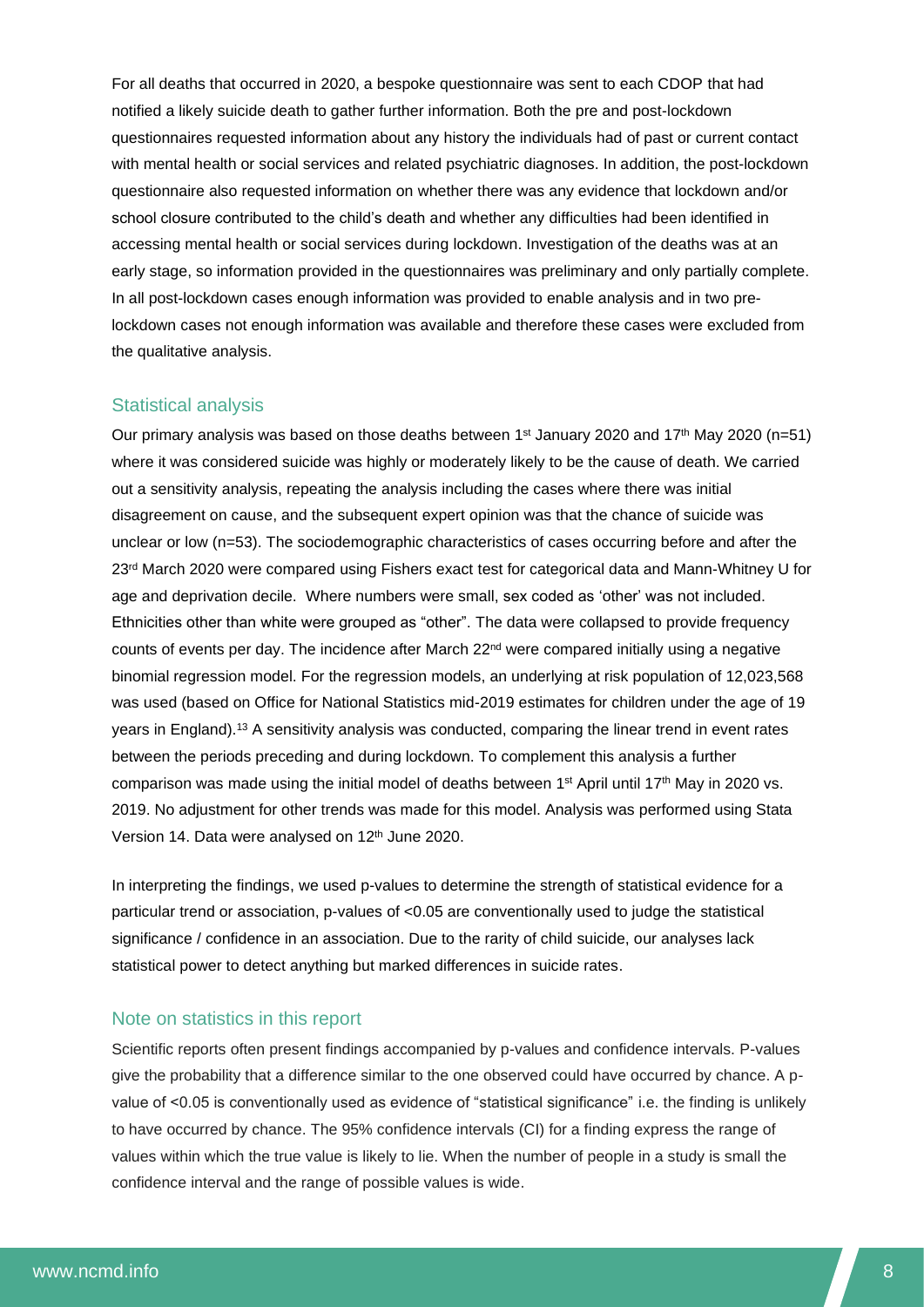## <span id="page-8-0"></span>**What we found**

#### <span id="page-8-1"></span>Quantitative analyses

26 likely suicide deaths were identified in the 82 days before lockdown (1<sup>st</sup> January to 22<sup>nd</sup> March 2020) and 25 in the 56 days of lockdown  $(23<sup>rd</sup>$  March 2020-17<sup>th</sup> May 2020). There was a possible, but not statistically significant, trend that likely suicide deaths may have increased after 22<sup>nd</sup> March compared to the period from 1<sup>st</sup> January 2020 to 22<sup>nd</sup> March 2020 (Rate ratio (RR) 1.41 (95% CI 0·80-2·46) p=0·230). A second regression model, estimating the trend in event rates during the periods preceding and during lockdown gave comparable results (RR per week after lockdown: RR 1·15 (95% CI 0·94-1·42), p=0·171), while evidence for trend prior to lockdown was weak (RR 0·98 (95% CI 0·89-1·07), p=0·637). A similar increase in risk was observed when comparing deaths notified from 1<sup>st</sup> April 2020-17<sup>th</sup> May 2020 (n=21) with those between 1<sup>st</sup> April 2019 and 17<sup>th</sup> May 2019 (n=14) (RR 1·50 (95% CI 0·75-2·99); p=0· 249).

There was no evidence that the characteristics of individuals involved in likely suicide deaths in terms of sex, ethnicity or IMD decile were different in the lockdown period compared to the immediately preceding period of 2020 and the same period the previous year (see Table 1). Suicide deaths in children aged under 15 years are rare<sup>14</sup>, and initial review of the deaths indicated a high proportion of deaths in younger children. Consequent statistical comparison supported this observation; the proportion of cases younger than 15 years appeared higher in the post-lockdown period (7 (28·0%) vs 3 (11·5%), p=0·173) and in 2020 vs 2019 (6 (28·6%) vs 0 (0·0%), p=0·0612), although this difference did not reach conventional levels of statistical significance.

A final model repeated the analysis to also include cases where there was initial disagreement on cause, and the subsequent expert opinion was that the chance of suicide was unclear or low (additional two cases: n=53). This produced similar, if slightly attenuated, results to the main analysis (during vs pre-lockdown: RR 1·38 (95% CI 0·80-2·35), p=0·247); 2020 vs 2019: RR 1·40 (95% CI 0·72-2·72), p=0.316).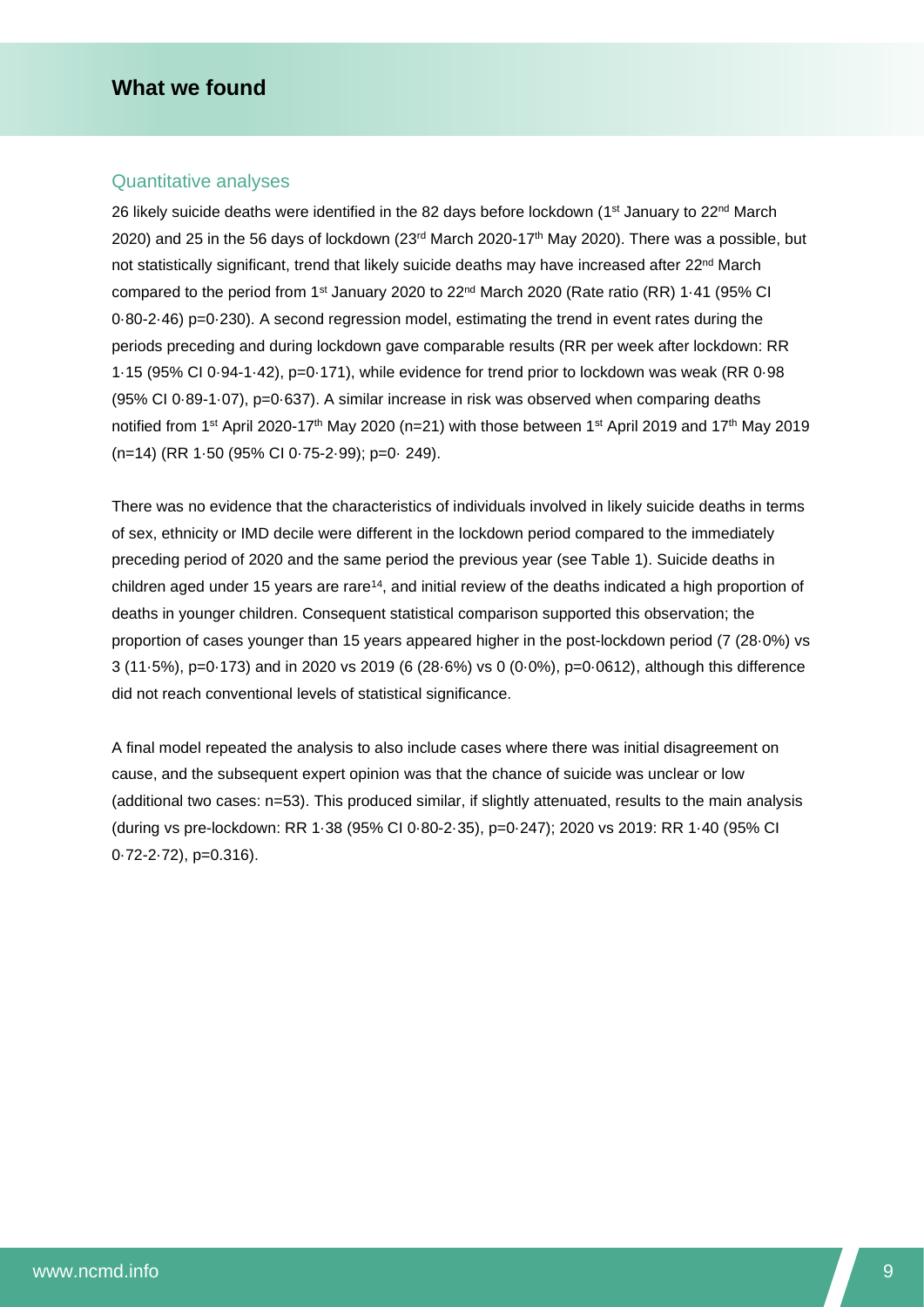## <span id="page-9-0"></span>Table 1

**Characteristics of likely child suicides a) in 2020 pre vs post lockdown (23 March) and b) from 1 April to 17 May in 2019 vs. the same period in 2020**

|                                       | <b>Number</b><br>with<br>data | Pre-<br><b>lockdown</b><br>(1st Jan<br>2020 to 22nd<br><b>March 2020)</b> | Lockdown<br>(23rd)<br><b>March 2020</b><br>to 17th May<br>2020) | p-value | <b>Number</b><br>with<br>data | 2019 (1st<br>April 2019 to<br>17th May<br>2019) | 2020 (1st<br><b>April 2020</b><br>to 17th May<br>2020) | p- value* |  |  |
|---------------------------------------|-------------------------------|---------------------------------------------------------------------------|-----------------------------------------------------------------|---------|-------------------------------|-------------------------------------------------|--------------------------------------------------------|-----------|--|--|
| Deaths                                |                               | 26                                                                        | 25                                                              |         |                               | 14                                              | 21                                                     |           |  |  |
| <b>Duration</b><br>(days)             |                               | 82                                                                        | 56                                                              |         |                               | 47                                              | 47                                                     |           |  |  |
| <b>Population</b>                     |                               |                                                                           |                                                                 |         |                               |                                                 |                                                        |           |  |  |
| Sex                                   | 50                            |                                                                           |                                                                 | 0.578   | 33                            |                                                 |                                                        | >0.999    |  |  |
| <b>Male</b>                           |                               | $14(53.8\%)$                                                              | 15 (62.5%)                                                      |         |                               | $9(69.2\%)$                                     | $13(65.0\%)$                                           |           |  |  |
| Female                                |                               | $12(46.2\%)$                                                              | 9(37.5%)                                                        |         |                               | 4(30.7%)                                        | $7(35.0\%)$                                            |           |  |  |
| Ethnic<br>Group                       | 38                            |                                                                           |                                                                 | >0.999  | 29                            |                                                 |                                                        | >0.999    |  |  |
| White                                 |                               | 13 (76.5%)                                                                | 16 (76.2%)                                                      |         |                               | $9(75.0\%)$                                     | 13 (76.5%)                                             |           |  |  |
| Other                                 |                               | 4(25.5%)                                                                  | $5(23.8\%)$                                                     |         |                               | $3(25.0\%)$                                     | 4(23.5%)                                               |           |  |  |
| Age<br>(Years)                        | 51                            | $16-5(15-6-$<br>17.5)                                                     | $16.7(14.4 -$<br>17.5)                                          | 0.578   | 35                            | 17.1 (16.0-<br>17.6)                            | 16-7 (14-4-<br>$17-3)$                                 | 0.143     |  |  |
| Deprivation<br>(IMD)<br><b>Decile</b> | 51                            | $6.5(2.8-8.3)$                                                            | $5.0(2.5-6.5)$                                                  | 0.155   | 34                            | $5.0(3.0-7.5)$                                  | $4.0(2.0-5.0)$                                         | 0.210     |  |  |

*Results are number (%) or median (interquartile range) \*p <0.05 is considered statistically significant*

## <span id="page-9-1"></span>Review of 2020 cases

In both time periods the most common method used for likely suicide was hanging. We were unable to obtain detailed information on two deaths before lockdown and so the review of cases was limited to 24 in the pre lockdown period and 25 in the period during lockdown.

#### **Pre lockdown cases**

Of the 24 cases reviewed, in eight (33%) the individuals were specified as being under current followup with mental health services or social care and a further six (25%) children had previous contact with mental health services or social care. Altogether, 14 (58%) were reported as having some current or past contact with services. In 12, this contact was with mental health services; six (25% overall) of these children had a diagnosis of ASD, ADHD or both.

#### **Post lockdown cases**

Of the 25 cases, nine (36%) were specified as being under current follow up with mental health services or social care and a further eight (32%) children had previous contact with mental health services or social care. Altogether, 17 (68%) were reported as having some current or past contact with services. In 13, this contact was with mental health services; six (24% overall) of these children had a diagnosis of ASD, ADHD or both.

# <span id="page-9-2"></span>Potential lockdown-related factors in deaths after March 22nd

COVID-19 related factors were reported by CDOPs to have contributed to the likely suicide in 12 (48%) of the 25 cases identified during lockdown. The reported COVID-19 role varied; restrictions to education and other activities, disruption to care and support services, tensions at home and isolation were all listed.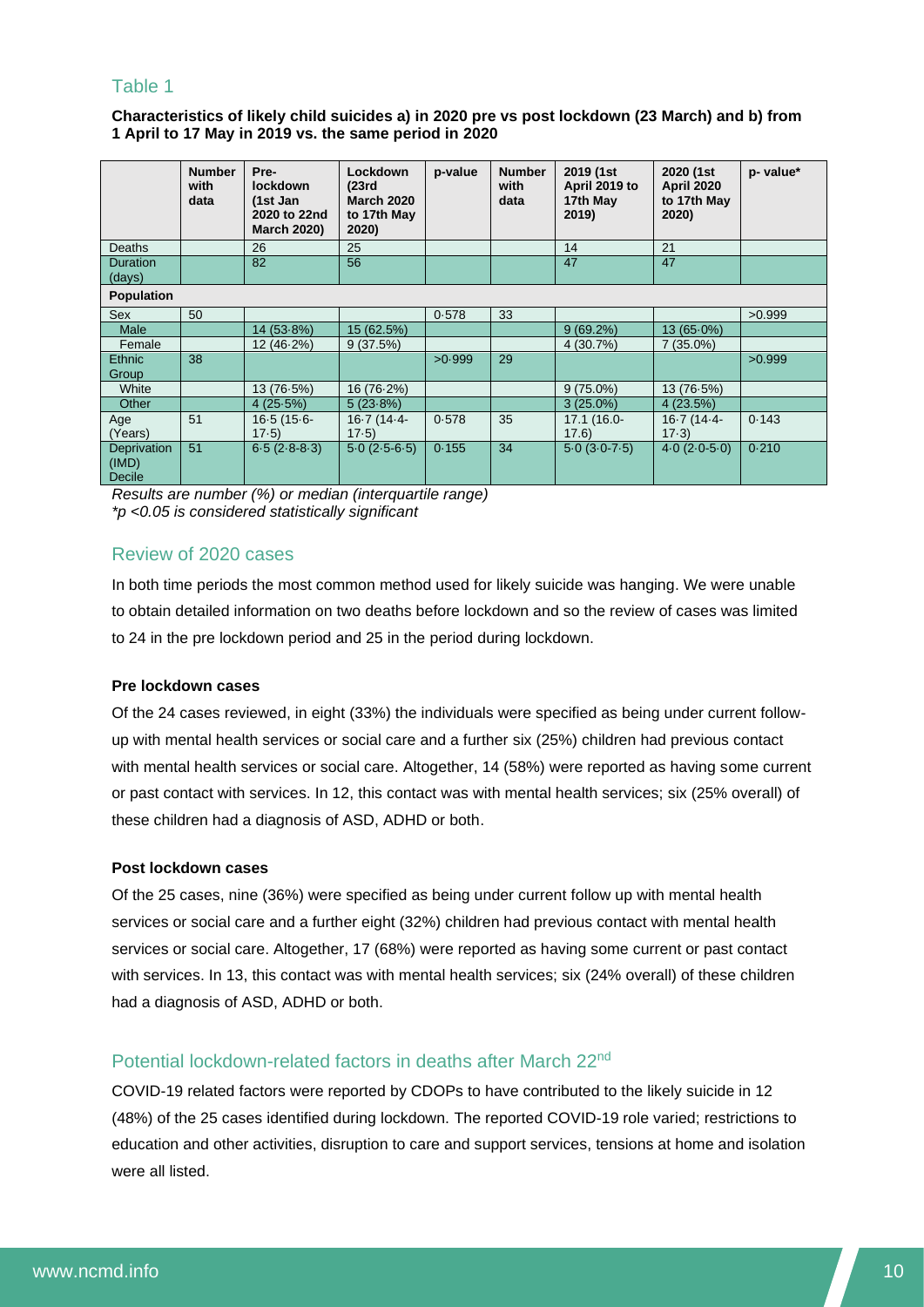## <span id="page-10-0"></span>Discussion of findings

There is a signal that child suicide deaths increased in the post lockdown period, although due to small numbers and wide confidence intervals, a small reduction in risk or an over two-fold increase in risk cannot be ruled out. Assuming a background rate of suicide seen in the pre-COVID period; we estimate that we would have needed a near doubling in the rate of suicides (RR 1.83) to have 80% power to be sure of identifying a difference at conventional levels of statistical significance. A sensitivity analysis including deaths where there was less certainty of suicide somewhat weakened the association. Where populations are small, rates and proportions can be unreliable since a small change in the number of suicides will have a large impact on rates and proportions. When this occurs, it is demonstrated by relatively wide confidence intervals (ranges in brackets). In these analyses any comparisons should be interpreted with caution and particular attention paid to overlapping confidence intervals (error bars) where differences are then not statistically significant i.e. we cannot say there is a 'true' difference.

Amongst the likely suicide deaths reported during lockdown, restrictions to education and other activities, disruption to care and support services, tensions at home and isolation appeared to be important factors; although the reporting of these factors may be due to increased scrutiny during the lockdown. While child suicide remains a rare event, over the 2020 period used in this work, NCMD data shows that suicide was the overall cause of 4% (n=51) of child deaths; but accounted for 10% (n=10) of deaths between 10 and 14 years and 31% (n=41) of deaths of 15-17 year olds. Using ONS data for population size, this approximates to 0.8 suicides per 100,000 children per year for those 10 to 14 years old, and 5.9 suicides per 100,000 children per year for those 15 to 17 years old. In contrast, for the period of 2019 used in this work; overall suicide accounted for 3.5% (n=14) of childhood deaths, no suicides occurred below the age of 15, while they accounted for 30.4% (n=14) of deaths of 15 to 17 year olds.

Furthermore, suicide deaths represent the tip of the iceberg of suicidal behaviour and mental distress; for every suicide death in a 12-17 year old, it is estimated that there are approximately 100 (in males) and 1000 (females) times more hospital attendances for self-harm; and the figures for non-hospital presenting self-harm are approximately 10 times higher again.<sup>25</sup>

The COVID-19 pandemic comes at a time when there is growing concern over rising suicide and selfharm rates in young people<sup>4,14,15</sup> and part of the possible increase may be due to a continuation of this trend. While the COVID-19 pandemic is recent, previous coronavirus outbreaks have been associated with increases in suicide rates in older adults in Hong Kong<sup>16</sup>, as have other, historic, viral pandemics in the USA (all ages)<sup>17</sup>. A UK national study suggested that academic pressures were an important factor in 32% of suicides in 10-19 year olds, bereavements in 25% and social isolation or withdrawal in 21%,<sup>18</sup> and all such factors are likely to contribute to risk during the pandemic.

The causal processes contributing to each suicide death are complex. Suicide is often associated with multiple factors including adversity in early childhood, bullying, personal and parental mental illness, exposure to suicidal behaviour in others and genetic vulnerability.<sup>6</sup> During this period of lockdown,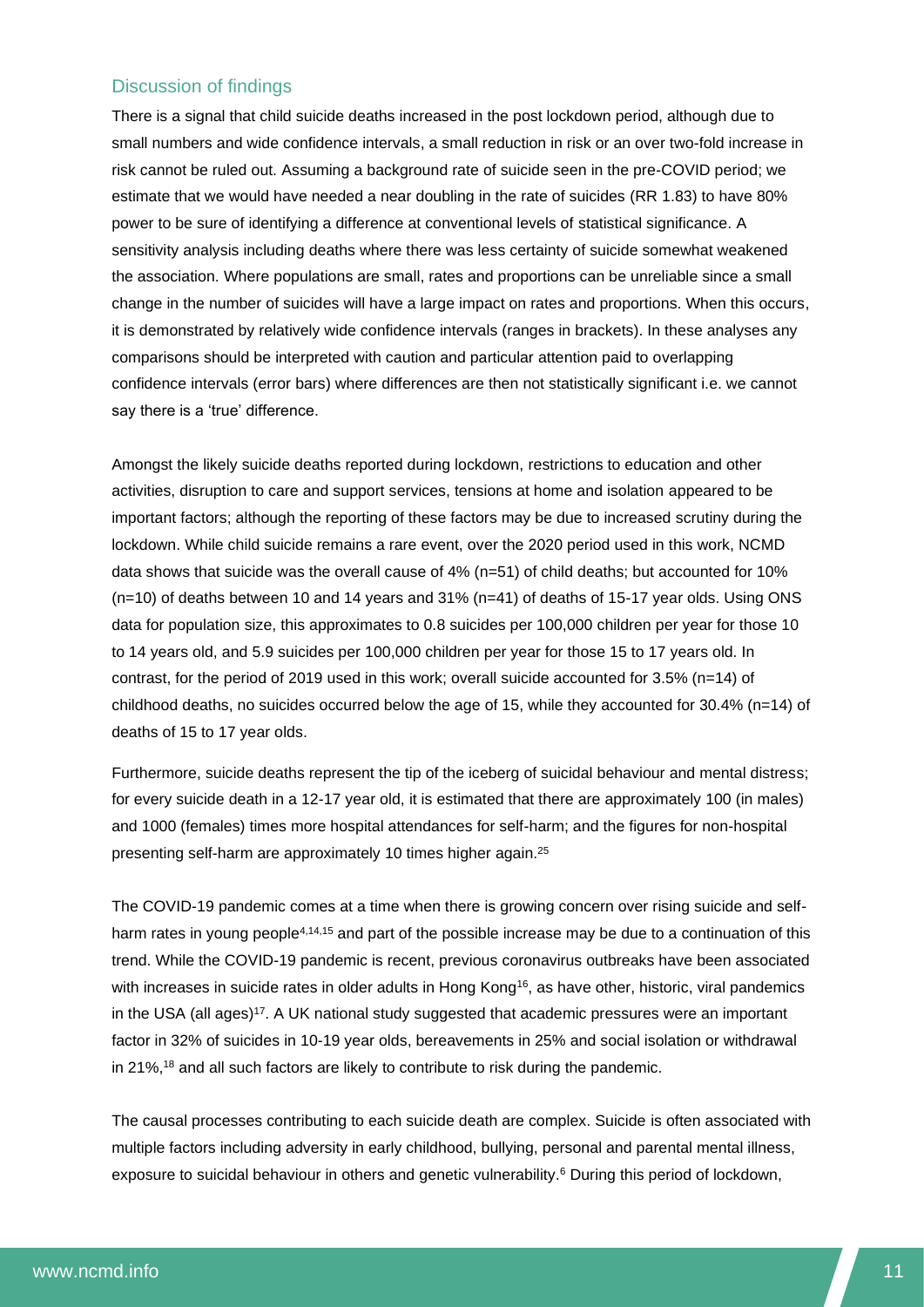known factors such as isolation<sup>16</sup>, loss of social support, disruptions to care and support and potential exam disruption<sup>3</sup>, or direct anxiety regarding viral illness, may become greater; as may limitations in accessing social, mental health, and other services while the NHS and other providers try to adapt to new ways of working. However, it is possible that, for some people, social distancing may lead to an improvement in their symptoms (e.g. those with school phobias).The proportion of children in contact with services was similar amongst children who died in the pre and post lockdown periods (33% vs 36%) - although other reports have raised concerns about those with mental health needs<sup>19,20</sup>.

We also found little evidence that children with ASD or ADHD were at increased risk during the pandemic, although children with these diagnoses comprised around a quarter of all the likely suicide deaths in our study pre and post lockdown. Our work adds to existing concerns regarding self-harm and suicide in this patient group<sup>21–23</sup>. In particular, one recent population-based study from Sweden, which reported a seven-fold increase in the risk of death by suicide (largely in adulthood) in a sample whose average age at recruitment was 19.8 years, compared age-matched peers without ASD; although, again, like the overall rate, it remains a rare event.<sup>24</sup>

There are several limitations to our analysis. As child suicides are rare, the analysis is based on small numbers of deaths, meaning we had limited statistical power to detect anything but major increases in incidence. Repeating the analysis later in the year may bring further clarity and precision to the overall estimates albeit alongside changes in the social distancing and education policies. However, the possible rise in suicides seen in England is consistent with concerns raised through the Child Death Review Programme in Wales. Dr Ros Reilly, lead of the Programme, and Prof Ann John undertook a case review of eight likely suicide deaths in children between January and May 2020. The average number of suicide deaths in children in Wales is usually around seven per year [personal communication]. Other important caveats of this analysis include the possibility of seasonal variations in suicide risk. Some of the rise seen in this analysis could be related to seasonal fluctuations in suicide; although the variations tend to be small  $\left\langle \langle 10\% \rangle \right\rangle$ , <sup>11</sup> and we found similar increases in risk when adjusting for underlying trend and when comparing identical periods in 2019 and 2020. In addition, categorisation of each death was based on limited data, and most deaths in this analysis are awaiting full CDOP review. It is possible that some deaths may be unreported, due to the CDOPs themselves not being notified that the death has occurred, or reported too late to be included in this work; although all cases in 2020 so far have been reported within two weeks of the date of death.

#### <span id="page-11-0"></span>**Conclusions**

It is possible that child suicide deaths may have increased during the first phase of the English COVID-19 lockdown period, but the result is too imprecise to be sure. The causes are unclear but restrictions to education and other activities, disruption to care and support services, tensions at home and isolation appeared to be important factors. A continued focus on children previously known to mental health services during periods of social distancing appears appropriate.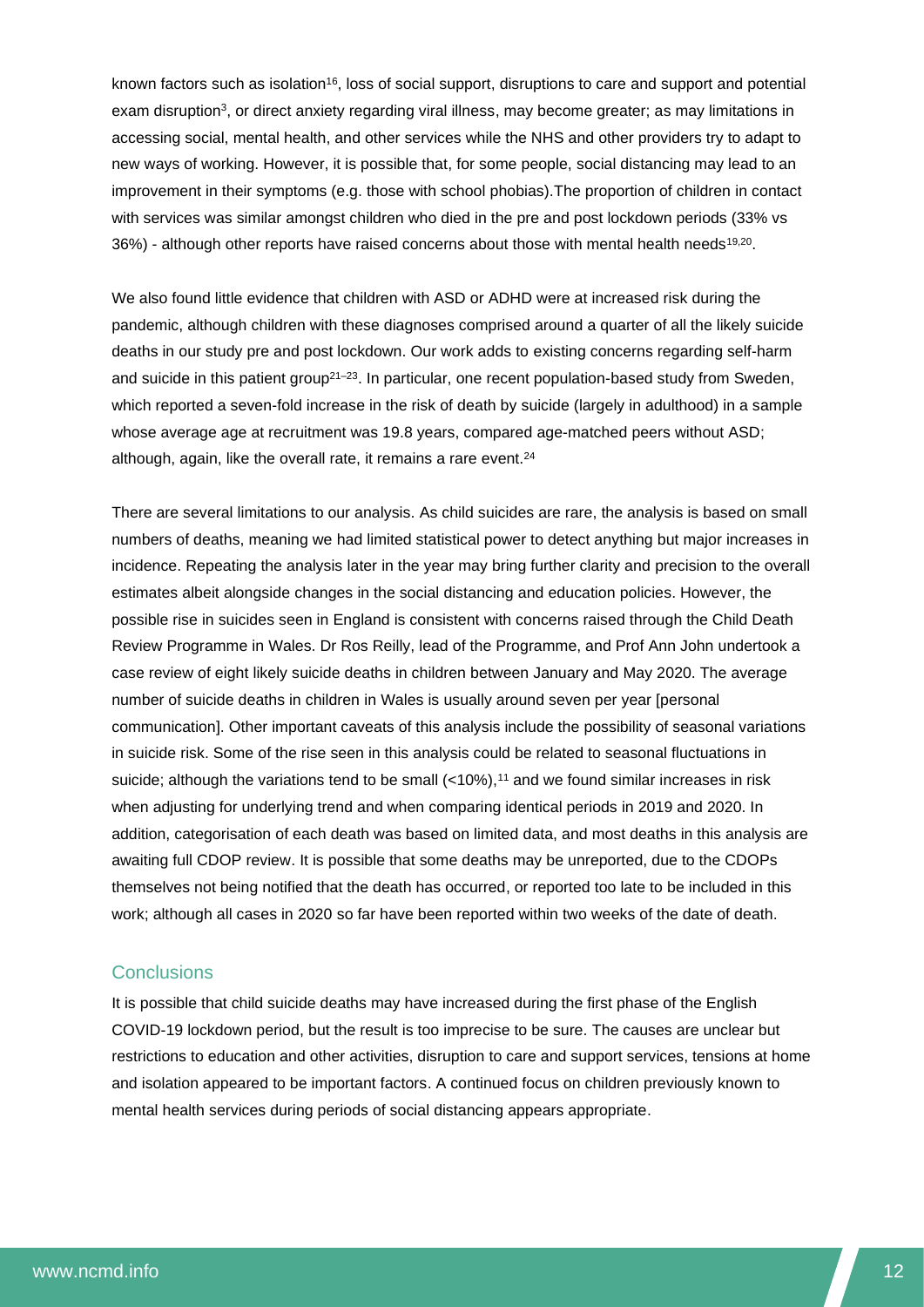## <span id="page-12-0"></span>What this study tells us

- There is a possible trend that child suicide deaths may have increased during the first phase of the English COVID-19 lockdown period.
- The causes are unclear but restrictions to education and other activities, disruption to care and support services, tensions at home and isolation appeared to be important factors.
- A continued focus on children previously known to mental health services during periods of social distancing appears appropriate.

## <span id="page-12-1"></span>What this study can't tell us

- Due to small numbers, while the rate of likely suicides appears to have increased, this may simply be due to chance.
- The study may have under-estimated the true figure for some of the contributory factors, since mortality review and inquest conclusions are not yet available.
- We were unable to compare children and young people who died with others who did not die and therefore cannot be certain of risk factors or establish cause and effect.
- The number of suicides is based on provisional notification data and after full mortality review and evidence from inquests, some of these suicide deaths may eventually receive a different conclusion about cause of death.
- These findings are for England, and may not be generalisable across the UK, however, Wales has reported similar concerns.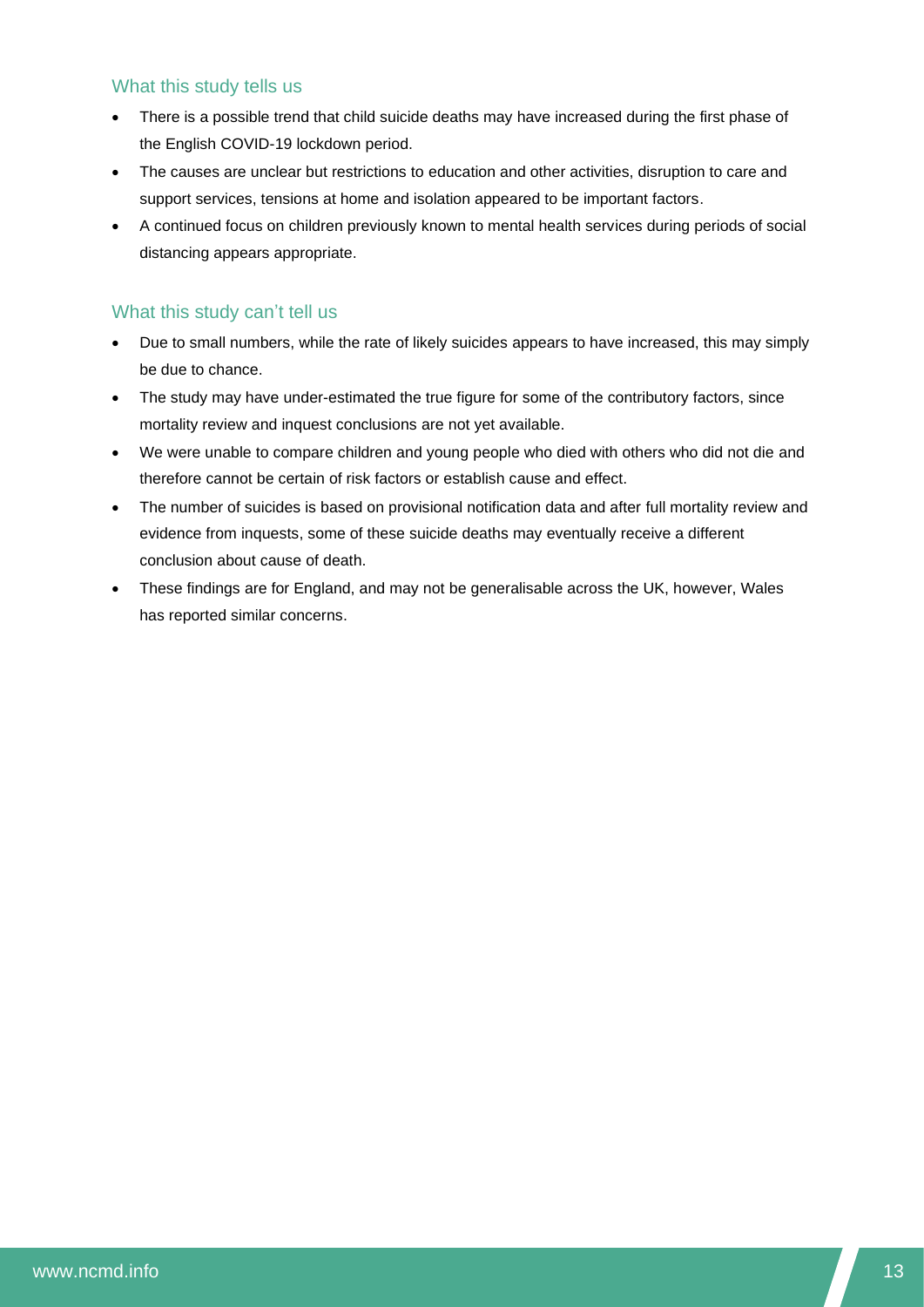# <span id="page-13-0"></span>**References**

- 1 Coronavirus (COVID-19) in the UK. https://coronavirus.data.gov.uk/ (accessed May 29, 2020).<br>2 Gunnell D. Appleby L. Arensman E. *et al.* Suicide risk and prevention during the COVID-19
- 2 Gunnell D, Appleby L, Arensman E, *et al.* Suicide risk and prevention during the COVID-19 pandemic. *The Lancet Psychiatry* 2020; **7**: 468–71.
- 3 Holmes EA, O'Connor RC, Perry VH, *et al.* Multidisciplinary research priorities for the COVID-19 pandemic: a call for action for mental health science. *The Lancet Psychiatry* 2020; **7**: 547– 60.
- 4 Bould H, Mars B, Moran P, Biddle L, Gunnell D. Rising suicide rates among adolescents in England and Wales. *Lancet* 2019; **394**: 116–7.
- 5 McManus S, Gunnell D, Cooper C, *et al.* Prevalence of non-suicidal self-harm and service contact in England, 2000-14: repeated cross-sectional surveys of the general population. *The lancet Psychiatry* 2019; **6**: 573–81.
- 6 Hawton K, Saunders KEA, O'Connor RC. Self-harm and suicide in adolescents. *Lancet* 2012; **379**: 2373–82.
- 7 Suicides in the UK: 2018 registrations. 2019 https://www.ons.gov.uk/peoplepopulationandcommunity/birthsdeathsandmarriages/deaths/bull etins/suicidesintheunitedkingdom/2018registrations.
- 8 National Child Mortality Database. https://www.ncmd.info/] (accessed May 24, 2020).
- 9 Child Death Review: Statutory and Operational Guidance (England). London, 2018.<br>10 Gunnell D. Bennewith O. Simkin S. et al. Time trends in coroners' use of different ve
- 10 Gunnell D, Bennewith O, Simkin S, *et al.* Time trends in coroners' use of different verdicts for possible suicides and their impact on officially reported incidence of suicide in England: 1990– 2005. *Psychol Med* 2013; **43**: 1415–22.
- 11 Cavanagh B, Ibrahim S, Roscoe A, *et al.* The timing of general population and patient suicide in England, 1997-2012. *J Affect Disord* 2016; **197**: 175–81.
- 12 McLennan D, Noble S, Noble M, Plunkett E, Wright G, Gutacker N. The English Indices of Deprivation 2019: Technical Report. 2019.
- 13 Office for National Statistics. Population estimates for the UK, England and Wales, Scotland and Northern Ireland: mid- 2018 National. 2019. https://www.ons.gov.uk/peoplepopulationandcommunity/populationandmigration/populationesti mates/bulletins/annualmidyearpopulationestimates/mid2018.
- 14 Rodway C, Tham S-G, Ibrahim S, *et al.* Suicide in children and young people in England: a consecutive case series. *The Lancet Psychiatry* 2016; **3**: 751–9.
- 15 McManus S, Bebbington P, Jenkins R, Brugha T. Mental health and wellbeing in England: Adult Psychiatric Morbidity Survey 2014. Leeds, 2016.
- 16 Cheung YT, Chau PH, Yip PSF. A revisit on older adults suicides and Severe Acute Respiratory Syndrome (SARS) epidemic in Hong Kong. *Int J Geriatr Psychiatry* 2008; **23**: 1231–8.
- 17 Wasserman IM. The impact of epidemic, war, prohibition and media on suicide: United States, 1910-1920. *Suicide Life Threat Behav* 1992; **22**: 240–54.
- 18 Rodway C, Tham S-G, Ibrahim S, Turnbull P, Kapur N, Appleby L. Children and young people who die by suicide: childhood-related antecedents, gender differences and service contact. *BJPsych open* 2020; **6**: e49.
- 19 Waite P, Moltrecht B, Mcelroy E, Creswell C. Report 02: Covid-19 worries, parent/carer stress and support needs, by child special educational needs and parent/carer work status: Results from the first 5000 participants (The Co-SPACE Study). Oxford, 2020.
- 20 Emma Thomas. Coronavirus: Impact on young people with mental health needs. London, 2020 https://youngminds.org.uk/media/3708/coronavirus-report\_march2020.pdf.
- 21 Kirby A V, Bakian A V, Zhang Y, Bilder DA, Keeshin BR, Coon H. A 20-year study of suicide death in a statewide autism population. *Autism Res* 2019; **12**: 658–66.
- 22 Cassidy S, Bradley P, Robinson J, Allison C, McHugh M, Baron-Cohen S. Suicidal ideation and suicide plans or attempts in adults with Asperger's syndrome attending a specialist diagnostic clinic: a clinical cohort study. *The Lancet Psychiatry* 2014; **1**: 142–7.
- 23 Richa S, Fahed M, Khoury E, Mishara B. Suicide in Autism Spectrum Disorders. *Arch Suicide Res* 2014; **18**: 327–39.
- 24 Hirvikoski T, Mittendorfer-Rutz E, Boman M, Larsson H, Lichtenstein P, Bölte S. Premature mortality in autism spectrum disorder. *Br J Psychiatry* 2016; **208**: 232–8.
- 25 Geulayov G, Casey D, McDonald KC, *et al.* Incidence of suicide, hospital-presenting non-fatal self-harm, and community-occurring non-fatal self-harm in adolescents in England (the iceberg model of self-harm): a retrospective study. *The lancet Psychiatry* 2018; **5**: 167–74.